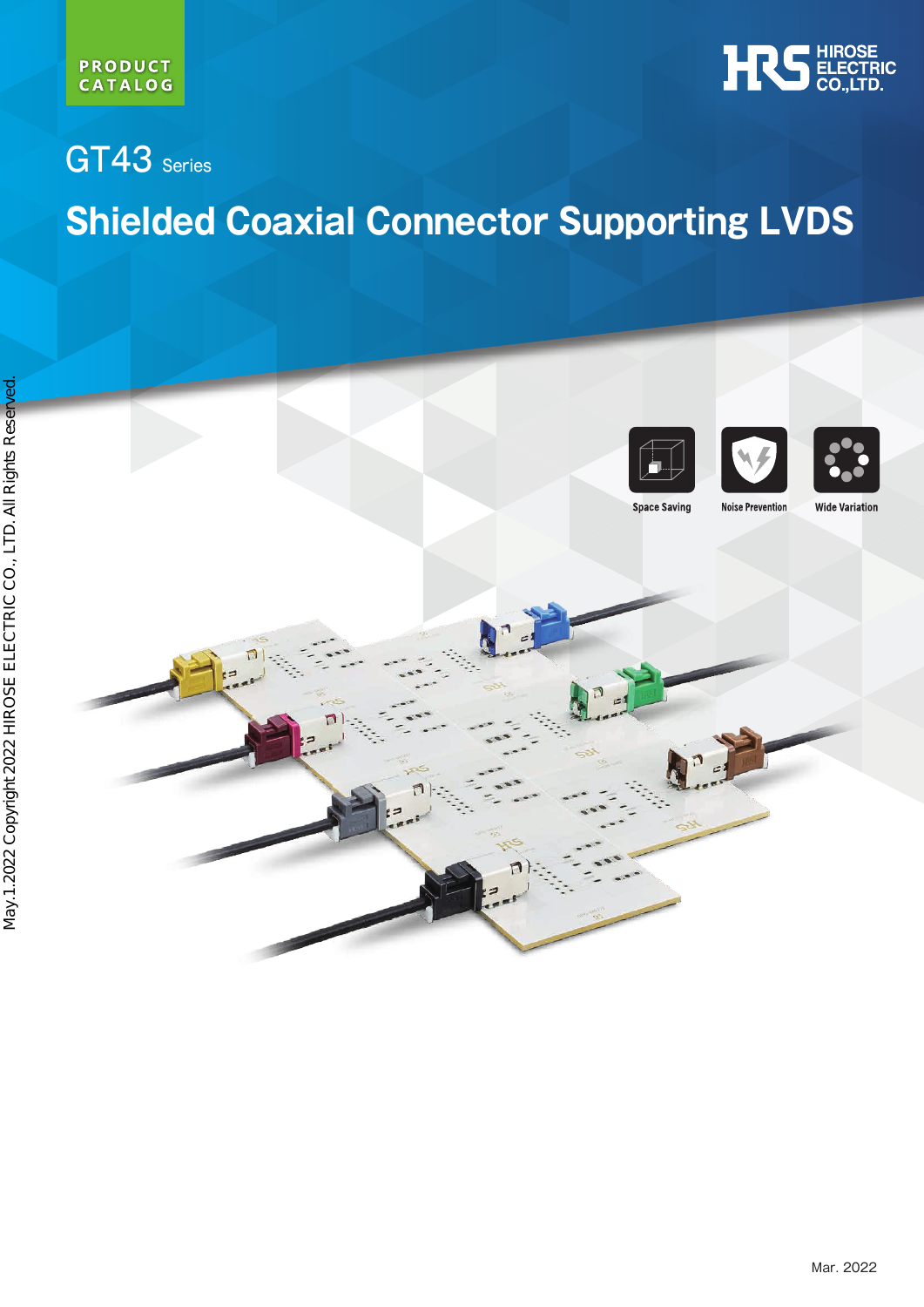# **Features**

#### 1. Compact and Space-Saving **Design**

#### 2. Noise Resistant Design (Passed strict tests for noise resistance)

The external current flow on the shield case enables a shorter path to the GND plane, such as the board, for enhanced noise resistance.

\*Noise characteristics vary depending on the equipment used. Be sure to evaluate with the equipment used.



# 3. Variety of Mating Keys

Prevent mis-mating with mating keys and 7 color variations.

# 4. One Step Termination

The center conductor of the coaxial wire and the outer conductor can be crimped together.

#### 5. High Frequency **Characteristics**

V.S.W.R. is 1.5 or less at DC to 3GHz.

\*Please consider the GT21 Series or GT36S Series for non-video transmission use.



Measured with Board to Cable Assembly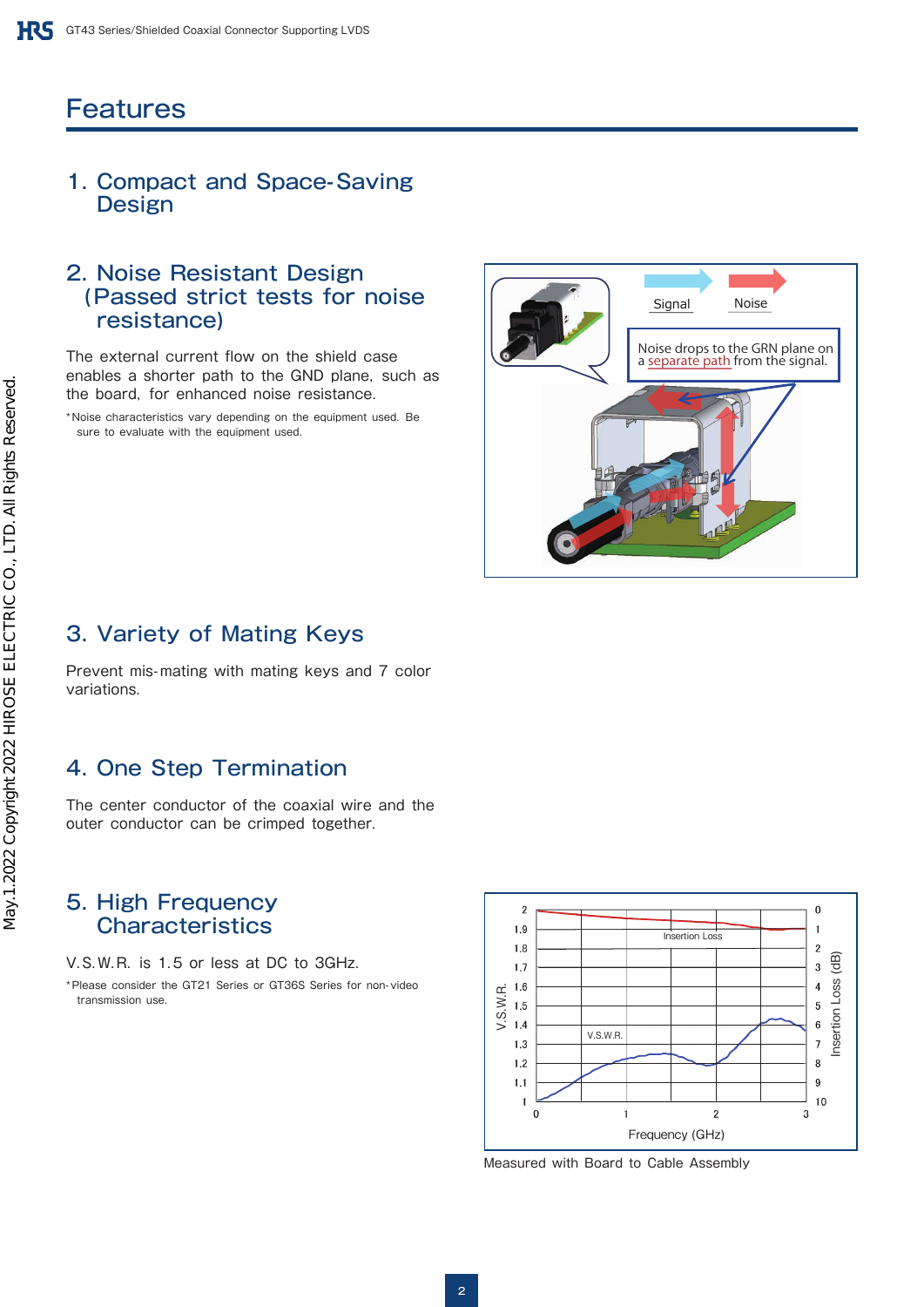#### Applications

GT43 can be used for various applications such as the head unit and camera image transmission.



# Product Specifications

| <b>Rated Current</b> | 1 А    | Operating Temperature (Note 1) | $-105^\circ$ C<br>-40 to $+$ $^{\prime}$ |
|----------------------|--------|--------------------------------|------------------------------------------|
| Rated Voltage        | 50V DC |                                |                                          |

| <b>Item</b>                 | Specification                                                                                                                      | Conditions                                                                                                                                                                                            |
|-----------------------------|------------------------------------------------------------------------------------------------------------------------------------|-------------------------------------------------------------------------------------------------------------------------------------------------------------------------------------------------------|
| <b>Contact Resistance</b>   | $50m \Omega$ Max.                                                                                                                  | Measured at 1A DC                                                                                                                                                                                     |
| Insulation Resistance       | 100M $\Omega$ Min.                                                                                                                 | Measured at 500V DC                                                                                                                                                                                   |
| Withstanding Voltage        | No flashover or insulation breakdown                                                                                               | 500V AC for 1 min.                                                                                                                                                                                    |
| <b>Mating Durability</b>    | Contact Resistance: 100m $\Omega$ Max.                                                                                             | 30 times insertion and extraction                                                                                                                                                                     |
| <b>Vibration Resistance</b> | No electrical discontinuity of $10 \mu$ s Min.<br>Contact Resistance: $100m \Omega$ Max.<br>No damage, cracks or part dislocation. | Frequency 20 to 200Hz.<br>3 hours in 3 directions at an acceleration of $43.1 \text{m/s}^2$                                                                                                           |
| <b>Thermal Shock</b>        | Contact Resistance: $100m \Omega$ Max.<br>No damage, cracks or part dislocation.                                                   | Temperature : -40 $\rightarrow$ +5 to +35 $\rightarrow$ +105 $\rightarrow$ +5 to +35°C<br>Time: $30 \rightarrow 5 \rightarrow 30 \rightarrow 5$ minutes<br>Above conditions repeated for 1,000 cycles |
| <b>Heat Resistance</b>      | Contact Resistance: $100m \Omega$ Max.<br>No damage, cracks or part dislocation.                                                   | Left at $105^\circ$ C for 300 hours.                                                                                                                                                                  |
| <b>Cold Resistance</b>      | Contact Resistance: $100m \Omega$ Max.<br>No damage, cracks or part dislocation.                                                   | Left at -40°C for 120 hours.                                                                                                                                                                          |
| Moisture Resistance         | Contact Resistance: $100m \Omega$ Max.<br>Insulation Resistance: 100M $\Omega$ Min.<br>No damage, cracks or part dislocation.      | Left at 60°C and 90 to 95% humidity for 500 hours.                                                                                                                                                    |

Note 1 : Includes temperature rise due to current flow.

Note 2 : Contact Resistance of the outer conductor after the environmental and endurance tests shall be 150 mΩ Max.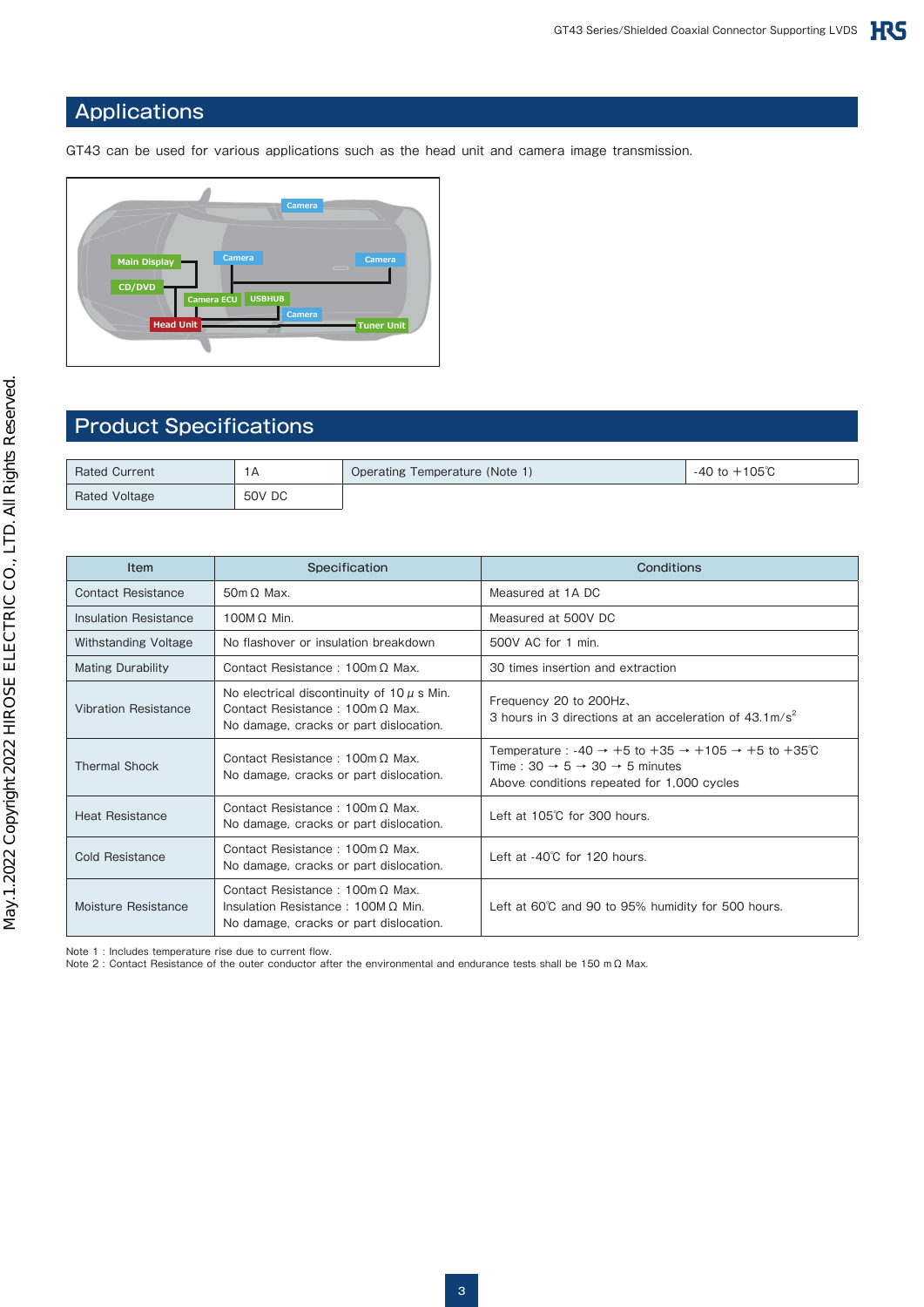# Material / Finish

| Product                | Part                    | <b>Material</b> | Color / Finish                                          | Remarks                  |
|------------------------|-------------------------|-----------------|---------------------------------------------------------|--------------------------|
|                        | Center Contact          | <b>Brass</b>    | <b>Tin Plating</b>                                      | ٠                        |
|                        | Insulator               | <b>PA</b>       | <b>Black</b>                                            | <b>UL94V-0</b>           |
| Receptacle             | <b>External Contact</b> | <b>Brass</b>    | <b>Tin Plating</b>                                      | $\overline{\phantom{a}}$ |
|                        | <b>Housing</b>          |                 | Brown, Green, Blue, Black (Note), Gray, Purple, Mustard | <b>UL94V-0</b>           |
|                        | Shield Case             | Copper Alloy    | <b>Tin Plating</b>                                      | ٠                        |
| Plug                   | Housing                 | <b>PBT</b>      | Brown, Green, Blue, Black (Note), Gray, Purple, Mustard | UL94HB                   |
| Jack (In-line Type)    | Housing                 | <b>PBT</b>      | <b>Black</b>                                            | UL94HB                   |
| Retainer               |                         | <b>PBT</b>      | White                                                   | UL94HB                   |
| <b>Shielding Plate</b> |                         | Copper Alloy    | <b>Tin Plating</b>                                      |                          |
|                        | Center Contact          | Copper Alloy    | <b>Tin Plating</b>                                      | ٠                        |
| Coaxial Terminal       | Insulator               | <b>PPS</b>      | <b>Black</b>                                            | <b>UL94V-0</b>           |
|                        | <b>External Contact</b> | Copper Alloy    | <b>Tin Plating</b>                                      | $\overline{\phantom{a}}$ |

Note : The standard color is black.

### Product Number Structure

Refer to the chart below when determining the product specifications from the product number. Please select from the product numbers listed in this catalog when placing orders.

#### **Connector**

## **GT43 D - 1 P - H(F)(30)** ❶ ❷ ❸ ❹ ❺ ❻ ❼

|                  | Series Name    | GT43                                                                                              | 6 | Component Type   HU : Housing            | Contact Shape or  H : SMT Right Angle<br>R : Retainer<br>CSB: Shielding Plate |
|------------------|----------------|---------------------------------------------------------------------------------------------------|---|------------------------------------------|-------------------------------------------------------------------------------|
| $\boldsymbol{Q}$ | Specifications | None: Standard Product<br>D: Ground Spring Type                                                   | 6 | Mating Key (Note) $ A, B, C, D, E, F, H$ |                                                                               |
|                  | No. of Pos.    | 1pos.                                                                                             |   | Packaging                                | None: Tray Packing<br>(30): Embossed Packaging                                |
|                  | Connector Type | P: Receptacle<br>$S:$ Plug<br>PP : Jack (In-line Type)<br>P/S: Compatible with Both Plug and Jack |   |                                          |                                                                               |

Note : D key is the standard mating key.

#### Coaxial Terminal

# **GT43 - 2428/1.6-2.9 SCF**  $\mathbf 0$   $\mathbf 0$   $\mathbf 0$   $\mathbf 0$

| Series Name        | GT43                          | <b>8</b> Contact Shape | SCF: Female Contact<br><b>IPCF: Male Contact</b> |
|--------------------|-------------------------------|------------------------|--------------------------------------------------|
| <b>2</b> Wire Size | 2428/1.6-2.9: 1.5D Equivalent |                        |                                                  |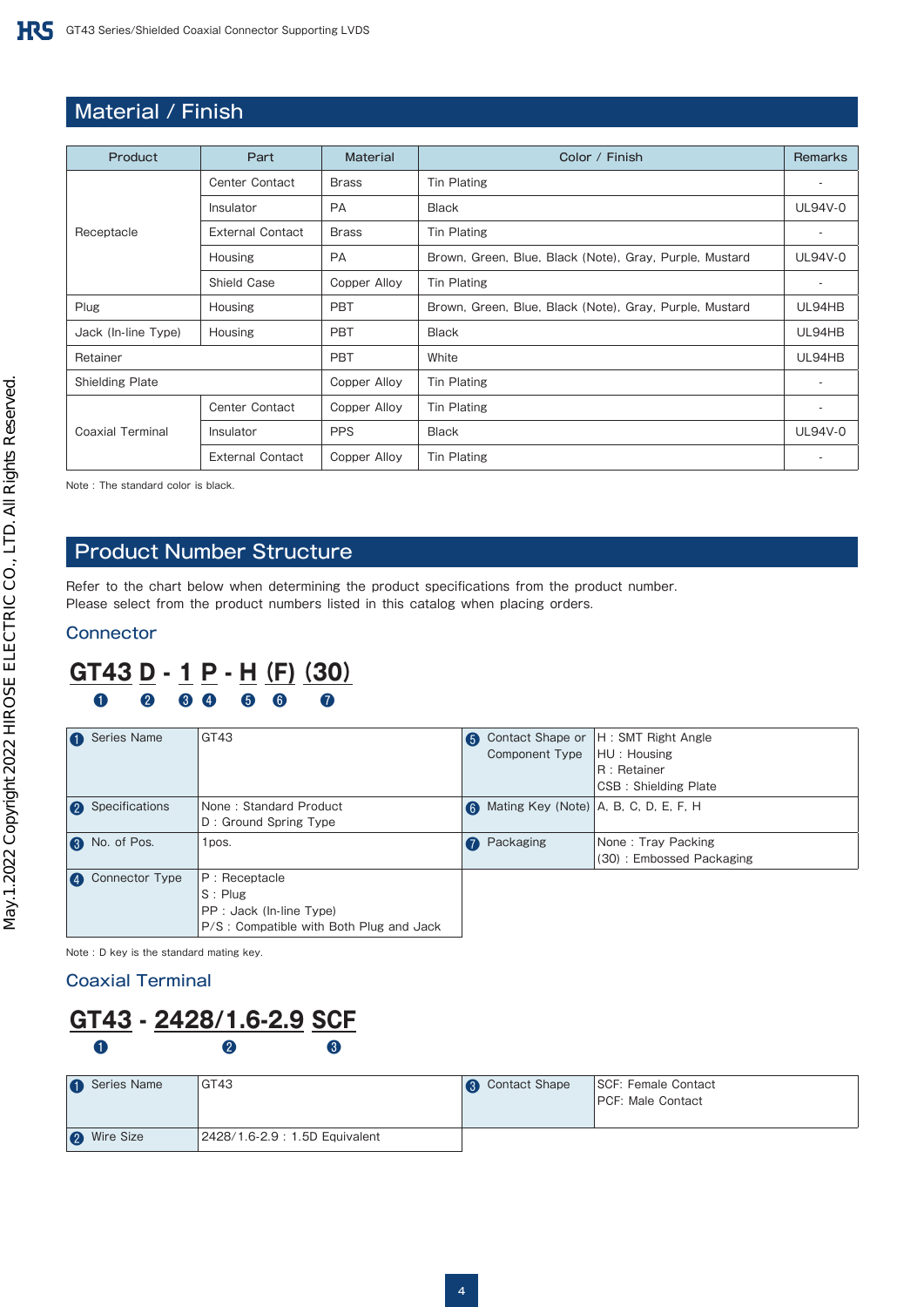## **Receptacle**





#### Recommended PCB Layout (PCB Thickness : 1.6mm, Metal Mask Thickness : 0.15mm)



| Part No.                  | HRS No.          | Color        | <b>Mating Key</b> | <b>Purchase Unit</b><br>$(\# \#)$ : None | <b>Purchase Unit</b><br>$(\# \#)$ : (30) |
|---------------------------|------------------|--------------|-------------------|------------------------------------------|------------------------------------------|
| $GT43-1P-H(A)(##)$        | CL0753-1001-0-## | <b>Brown</b> | A Key             |                                          |                                          |
| $GT43-1P-H(B)(##)$        | CL0753-1013-0-## | Green        | B Key             |                                          |                                          |
| $GT43-1P-H(C)(##)$        | CL0753-1014-0-## | <b>Blue</b>  | C Kev             |                                          |                                          |
| $GT43-1P-H(D)(##)$ (Note) | CL0753-1015-0-## | <b>Black</b> | D Key             | 70pcs per tray                           | 290pcs per reel                          |
| $GT43-1P-H(E)(##)$        | CL0753-1016-0-## | Gray         | E Key             |                                          |                                          |
| $GT43-1P-H(F)(##)$        | CL0753-1017-0-## | Purple       | F Key             |                                          |                                          |
| $GT43-1P-H(H)(##)$        | CL0753-1025-0-## | Mustard      | H Key             |                                          |                                          |

Note : Standard Color/Mating Key.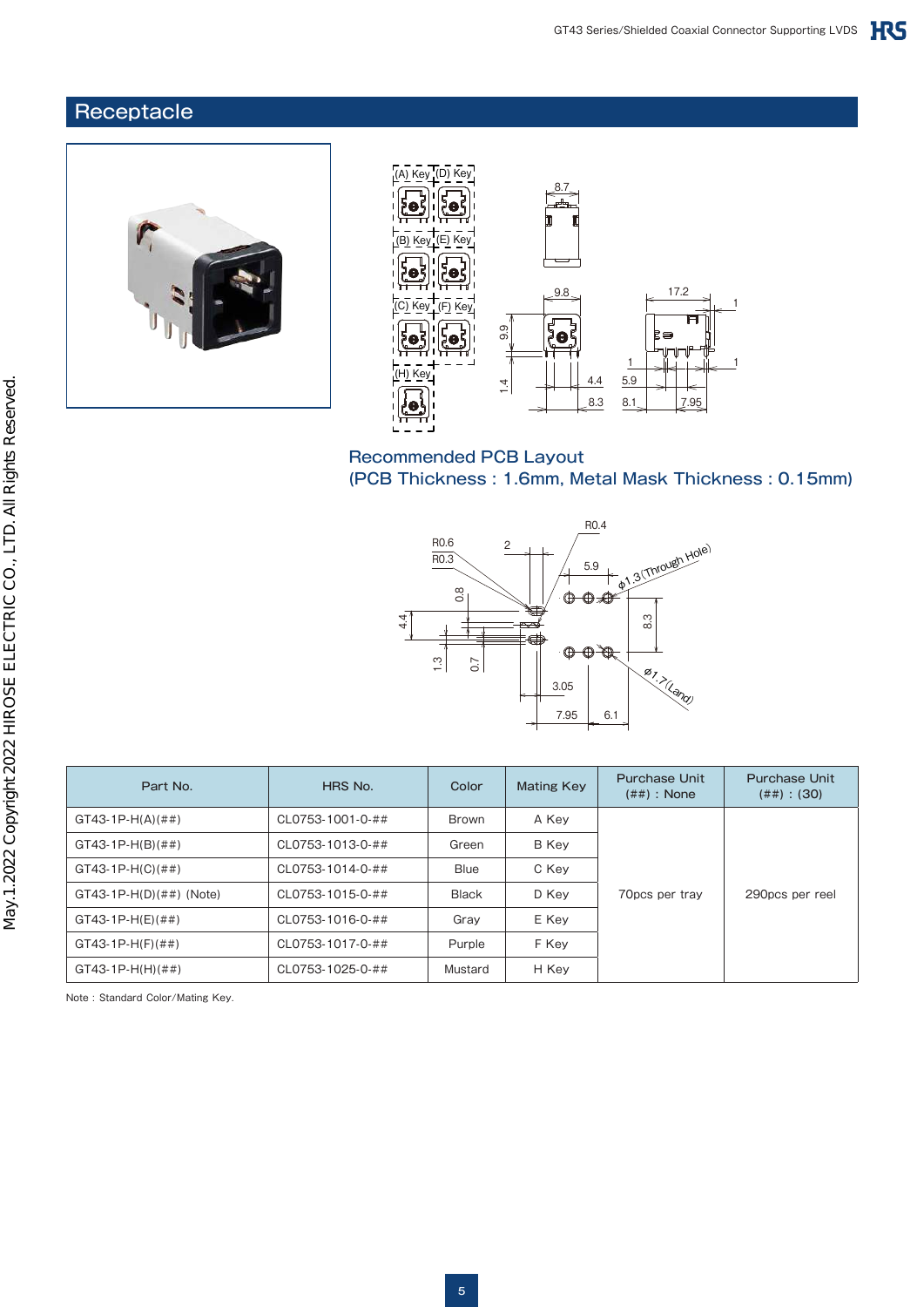# With Ground Spring





#### Recommended PCB Layout (PCB Thickness : 1.6mm, Metal Mask Thickness : 0.15mm)

1

5



| Part No.      | HRS No.          | Color  | <b>Mating Key</b> | <b>Purchase Unit</b> |
|---------------|------------------|--------|-------------------|----------------------|
| GT43D-1P-H(F) | CL0753-1018-0-00 | Purple | F Kev             | 70pcs per tray       |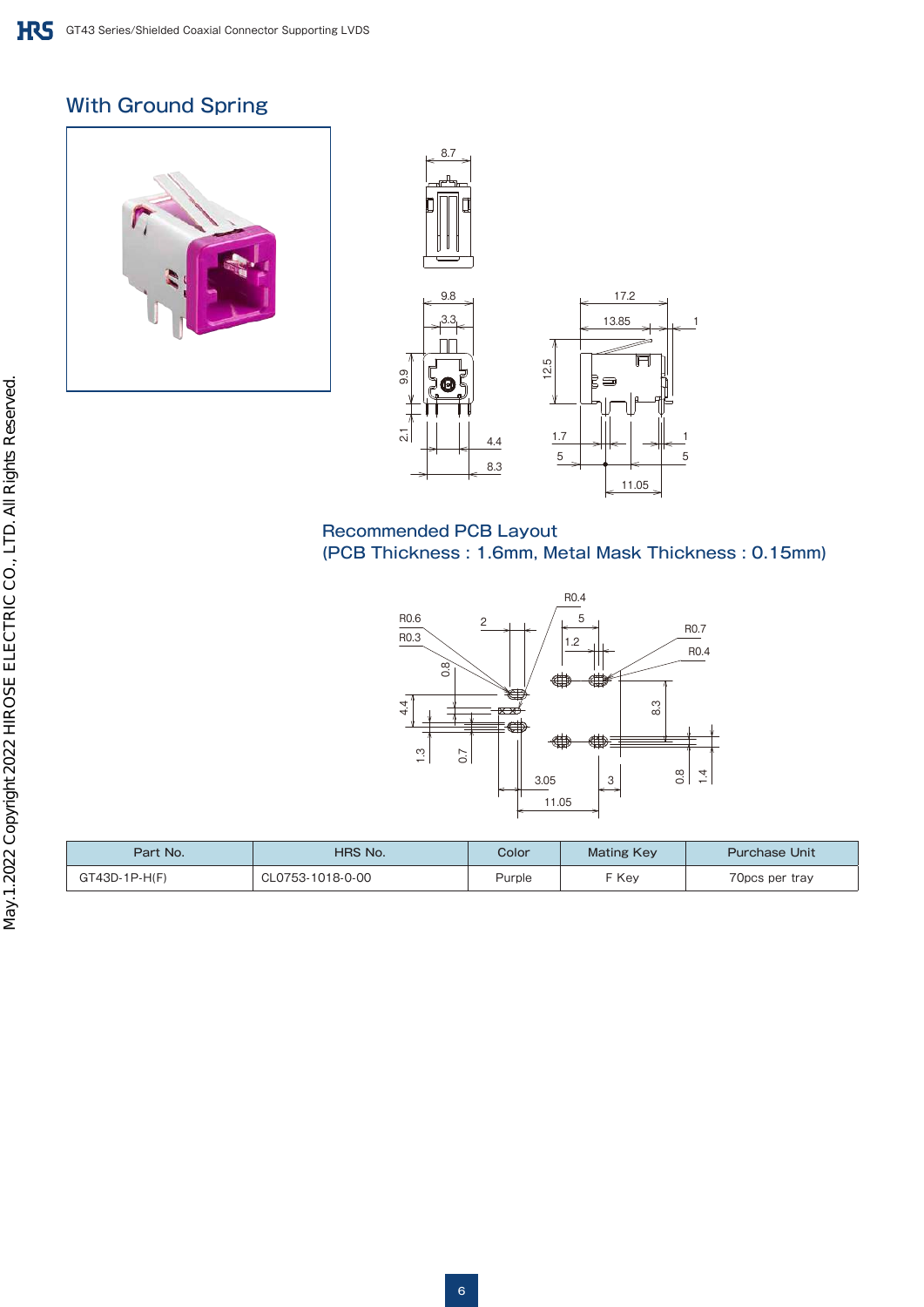#### Plug





| Part No.             | HRS No.          | Color        | <b>Mating Key</b> | <b>Purchase Unit</b> |
|----------------------|------------------|--------------|-------------------|----------------------|
| $GT43-1S-HU(A)$      | CL0753-1002-0-00 | <b>Brown</b> | A Key             |                      |
| GT43-1S-HU(B)        | CL0753-1008-0-00 | Green        | B Key             |                      |
| GT43-1S-HU(C)        | CL0753-1009-0-00 | <b>Blue</b>  | C Key             |                      |
| GT43-1S-HU(D) (Note) | CL0753-1010-0-00 | <b>Black</b> | D Kev             | 1,000pcs per bag     |
| GT43-1S-HU(E)        | CL0753-1011-0-00 | Grav         | E Key             |                      |
| GT43-1S-HU(F)        | CL0753-1012-0-00 | Purple       | F Key             |                      |
| GT43-1S-HU(H)        | CL0753-1026-0-00 | Mustard      | H Key             |                      |

Note 1 : Standard Color/Mating Key.

Note 2 : Compatible coaxial terminal is GT43-2428/1.6-2.9SCF. Use with the retainer (GT4-1P/S-R), sold separately.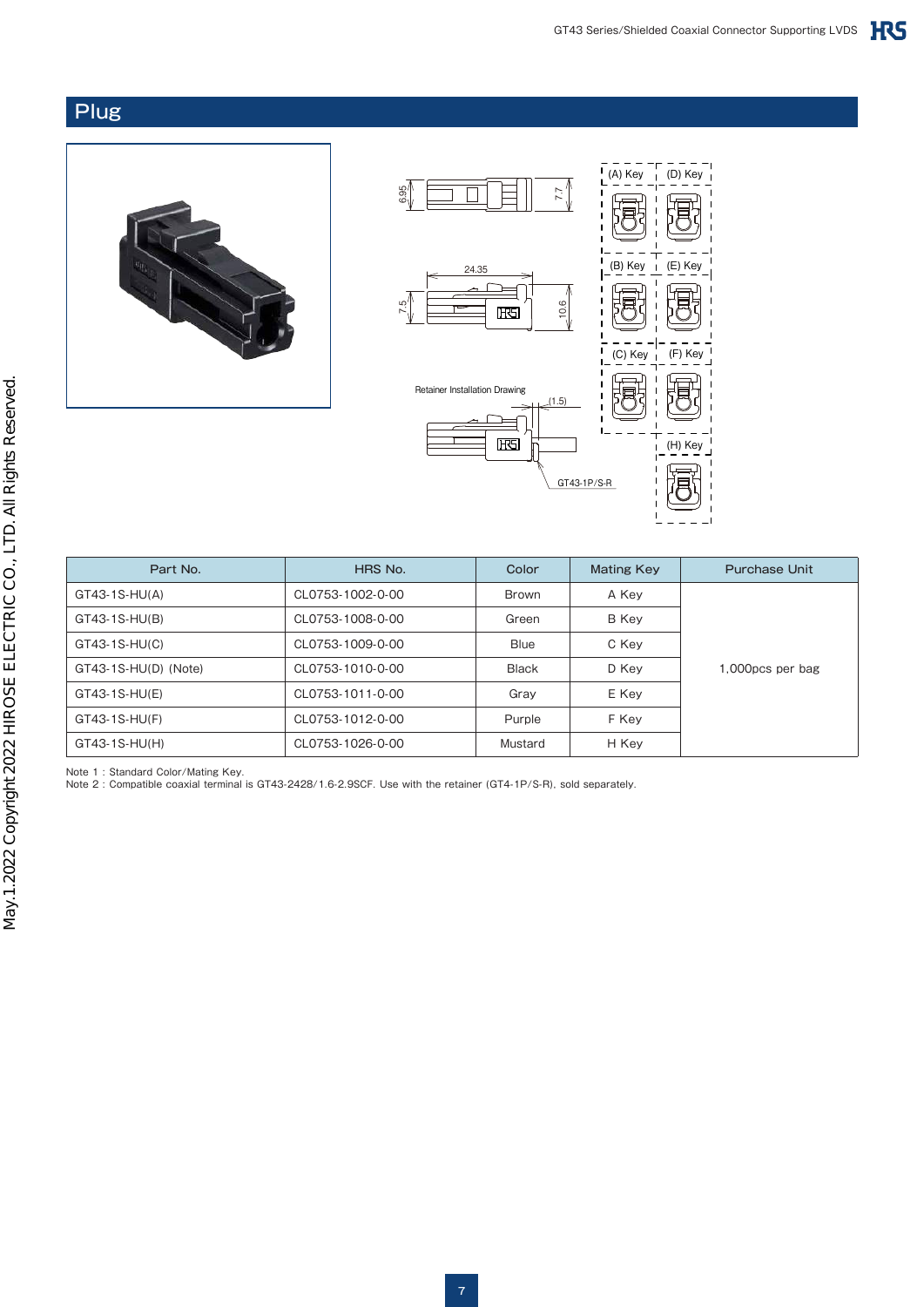# Jack (In-line Type)





| Part No.         | HRS No.          | Color | <b>Mating Key</b> | <b>Purchase Unit</b> |
|------------------|------------------|-------|-------------------|----------------------|
| $GT43-1PP-HU(D)$ | CL0753-1006-0-00 | Black | D Key             | 500pcs per bag       |

Note 1 : Standard Color/Mating Key.

Note 2 : Compatible coaxial terminal is GT43-2428/1.6-2.9PCF. Use with the retainer (GT43-1P/S-R), sold separately.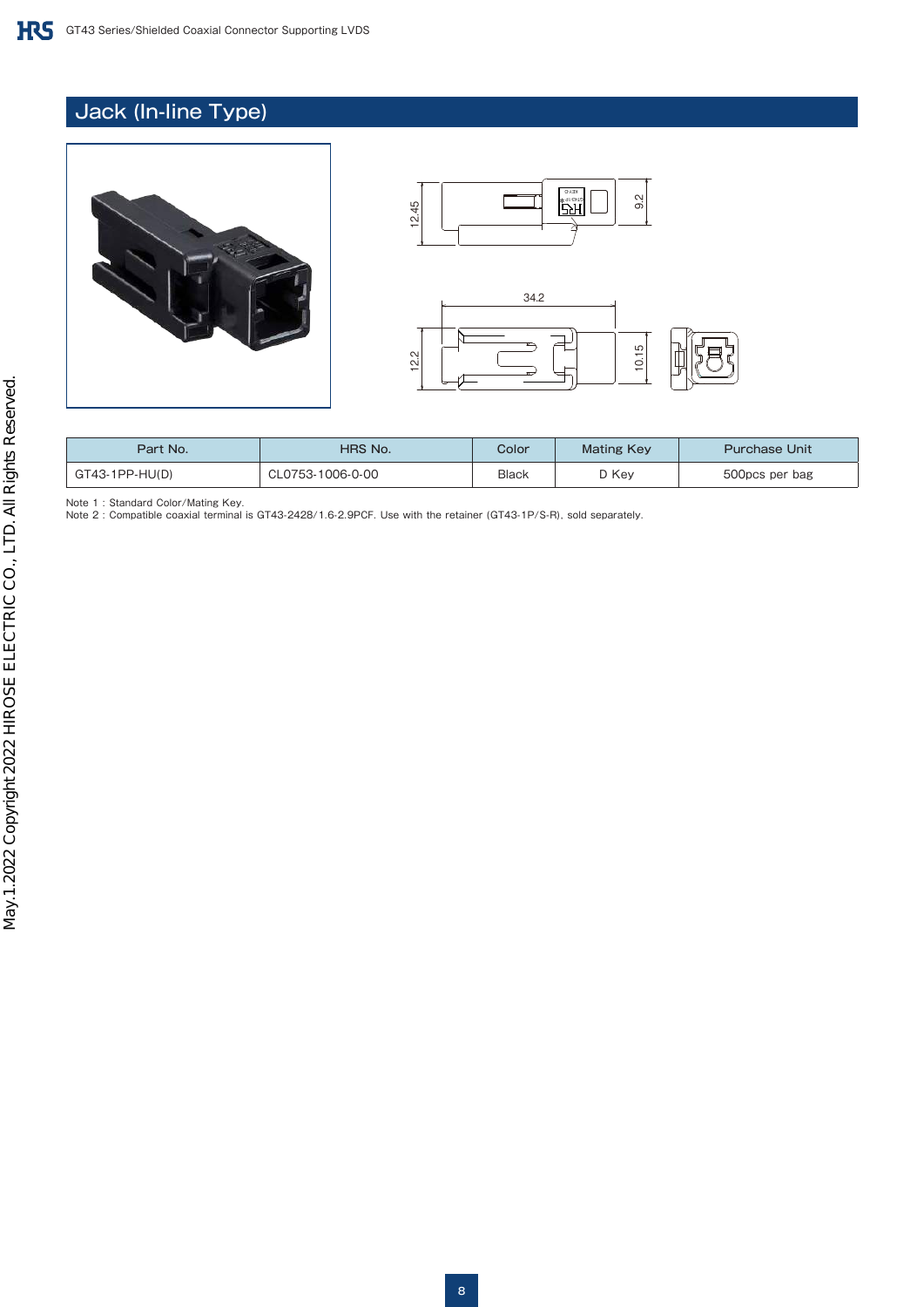# **Retainer**





 $\mathbf{H}$ 

| Part No.    | <b>HRS No.</b>   | Color | <b>Purchase Unit</b> |
|-------------|------------------|-------|----------------------|
| GT43-1P/S-R | CL0753-1007-0-00 | White | 2,000pcs per bag     |

 $4.1$ 

Note : Applicable to both the plug (GT43-1S-HU(#)) and the jack (GT43-1PP-HU(D)).

# Shielding Plate



| Part No.      | HRS No.          | <b>Packaging Specification</b>                        | <b>Purchase Unit</b> |
|---------------|------------------|-------------------------------------------------------|----------------------|
| GT43-1P/S-CSB | CL0753-1005-0-00 | 2,450pcs per reel<br>2 reels per box (4,900pcs total) | 4,900pcs per box     |

Note : Compatible coaxial terminals are GT43-2428/1.6-2.9SCF, GT43-2428/1.6-2.9PCF.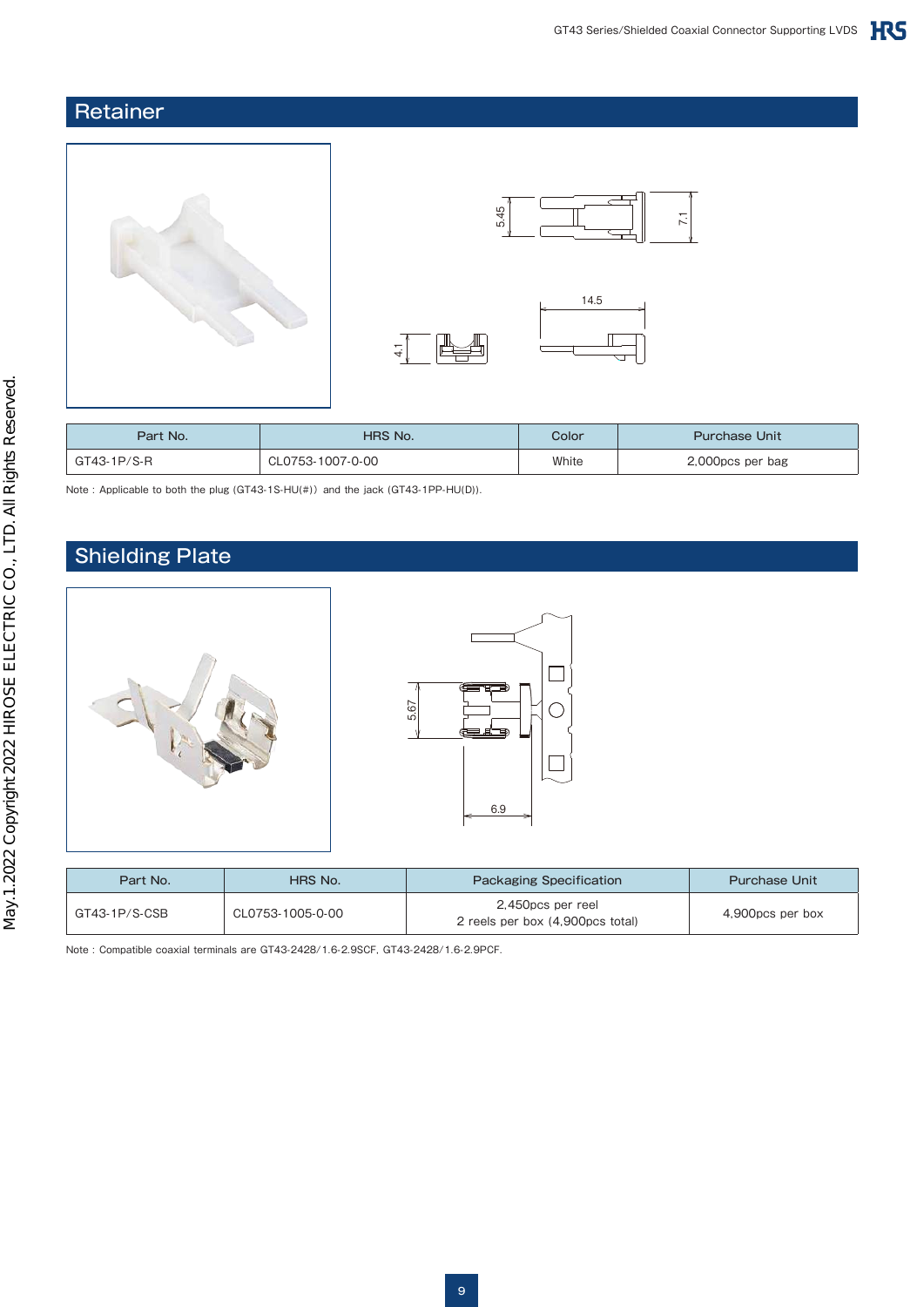## Coaxial Terminal

#### Female Contact





| Part No.             | HRS No.          | Applicable Cable                                                                                                          | <b>Purchase Unit</b> |
|----------------------|------------------|---------------------------------------------------------------------------------------------------------------------------|----------------------|
| GT43-2428/1.6-2.9SCF | CL0753-1003-0-00 | Core Size: 24 to 28 AWG<br>Insulation Outer Diameter: $\phi$ 1.5 to 2.0<br>Cable Jacket Outer Diameter: $\phi$ 2.6 to 3.1 | 2,500pcs per reel    |

#### Male Contact





| Part No.             | HRS No.          | Applicable Cable                                                                                                          | <b>Purchase Unit</b> |
|----------------------|------------------|---------------------------------------------------------------------------------------------------------------------------|----------------------|
| GT43-2428/1.6-2.9PCF | CL0753-1004-0-00 | Core Size: 24 to 28 AWG<br>Insulation Outer Diameter: $\phi$ 1.5 to 2.0<br>Cable Jacket Outer Diameter: $\phi$ 2.6 to 3.1 | 2,500pcs per reel    |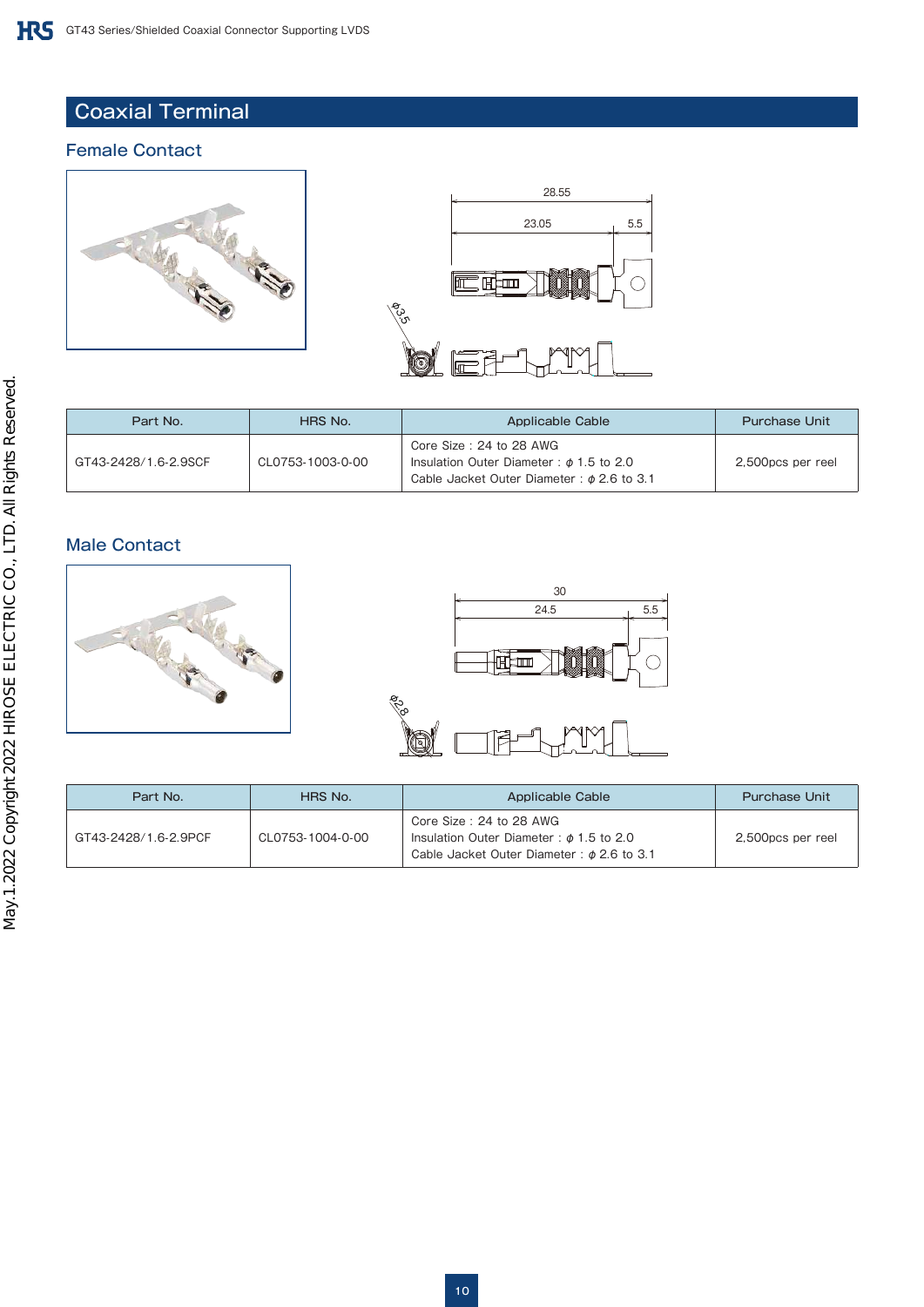## Conversion Adapter

# SMA Conversion Adapter (Mated Portion-SMA Side : Jack, GT43 Side : Plug)



| Part No.   | HRS No.          | <b>Purchase Unit</b> |
|------------|------------------|----------------------|
| GT43S-HRMJ | CL0753-1024-0-00 | 10pcs per bag        |

## SMA Conversion Adapter (Mated Portion-SMA Side : Jack, GT43 Side : Jack)





| Part No.   | HRS No.          | <b>Purchase Unit</b> |
|------------|------------------|----------------------|
| GT43P-HRMJ | CL0753-1023-0-00 | 10pcs per bag        |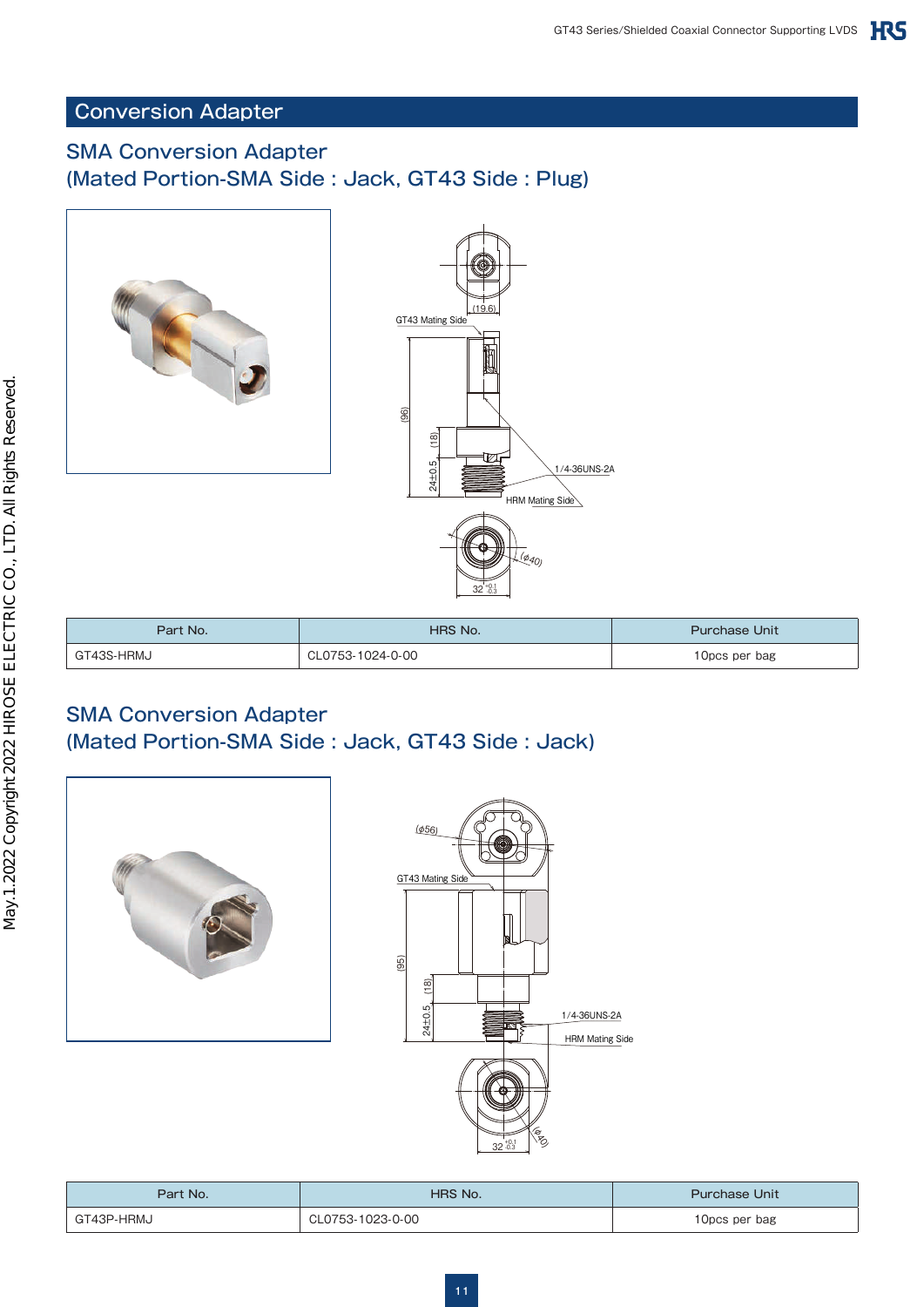# Mating Dimensions Diagram

#### Receptacle to Plug Connection



#### Receptacle (with Ground Spring) to Plug Connection



#### Jack (In-line Type) to Plug Connection